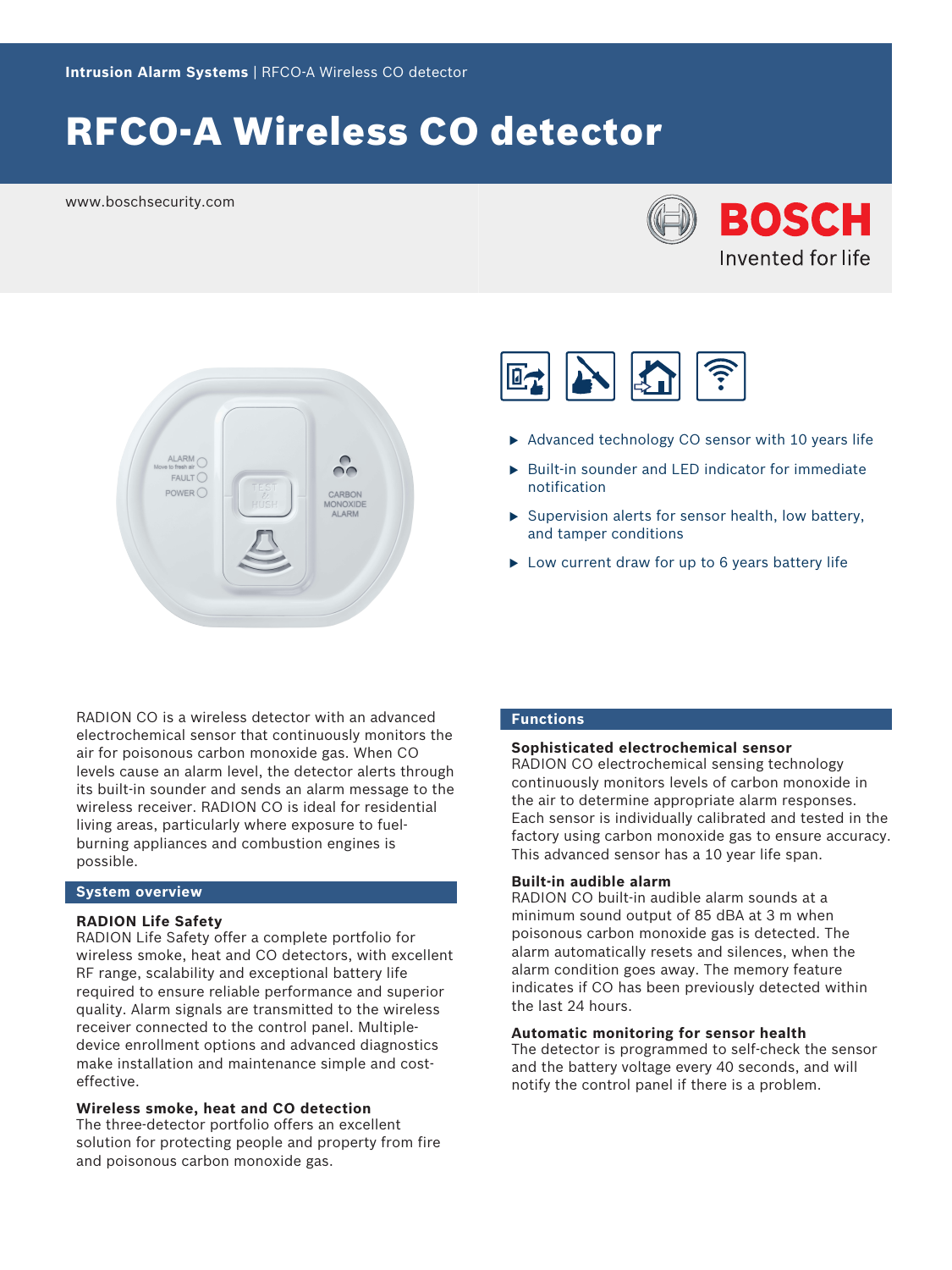#### **LED indicators for alarm, low battery and sensor malfunction**

When potentially dangerous levels of CO are detected a LED flashes and, if the CO persists, the alarm sounds and an alarm message is sent to the receiver connected to the control panel. The rate of flashing of the LED indicates the level of CO. The higher the level of CO detected, the sooner the alarm will sound. When the battery is low or there is a sensor malfunction the LED flashes, the alarm sounds and a message is likewise sent to the receiver connected to the control panel.

#### **Large user-friendly test / silence button**

The large ergonomic test / silence button allows for frequent testing of the sensor, electronics, battery and alarm, and for silencing false or nuisance alarms for a 4-minute period. The button is large and concave making it easy to reach out of the way installations with a pole or broom stick, often avoiding the need for ladders or lifts. As a safety procedure, if the level of CO is greater than 150 ppm, the silence button will be automatically disabled.

### **Compatibility**

| Control panel                                                             | Receiver                         |
|---------------------------------------------------------------------------|----------------------------------|
| G Series:<br>B9512G/B8512G<br><b>B</b> Series:<br>B6512/B5512/B4512/B3512 | B810 wireless SDI2 bus interface |
| GV4 Series:<br>D9412GV4/D7412GV4 v2.00 or<br>higher                       |                                  |
|                                                                           |                                  |

#### **Tamper detection and notification**

The tamper switch detects removal of the detector from its base. When the sensor head is removed, a signal is sent to the control panel via the receiver. The detector also provides an optional means to prevent tampering by requiring a tool to remove the detector from the mounting base.

# **Certifications and approvals**

| Region | Regulatory compliance/quality marks |                                                  |
|--------|-------------------------------------|--------------------------------------------------|
| USA    | UL                                  | UL 2075 - Gas and Vapor Detectors and<br>Sensors |
|        | FCC.                                | T3X-EICO                                         |
| Canada | IC.                                 | $1249A-FICO$                                     |

# **Installation/configuration notes**

Indoor use.

The detector has a twist-on mounting plate with multiple mounting points for easier installation. The mounting plate activates the battery when the detector is installed, to prevent battery power consumption during storage or prior to installation.

# **Parts included**

| <b>Quantity</b> | <b>Component</b>                                      |
|-----------------|-------------------------------------------------------|
|                 | detector with installed radio<br>module and batteries |
|                 | mounting screws                                       |
|                 | wall anchors                                          |

# **Technical specifications**

# **Electrical** Battery type Duracell 1.5 V AAA (2x) Typical battery life (years) up to 6 Frequency (MHz) 433.42 **Mechanical** Dimensions (H x W x D) 120 mm x 45 mm x 105 mm (4.7 in x 1.77 in x 4.13 in) Weight 172 g (0.38 lb) **Environmental** Minimum operating temperature\*  $(^{\circ}C/^{\circ}F)$  $4.4 °C (+40 °F)$ Maximum operating temperature\* (°C / °F) +55 °C (+131 °F) Minimum storage temperature\* (°C / °F)  $-10 °C (+14 °F)$ Maximum storage temperature\* +40 °C (+104 °F)

 $(^{\circ}C/^{\circ}F)$ Operating and storage relative humidity\* (%) 0 - 93 % (non-condensing) Minimum alarm sound 85dBA at 3 m (10 feet)

\*Normal operating and storage conditions. Product will perform outside this range as described in applicable regulatory standards, however extended exposure to outside this range may affect product life.

# **Ordering information**

# **RFCO-A Wireless CO detector**

Electrochemical detector. For use in North and South America.

Order number **RFCO-A**